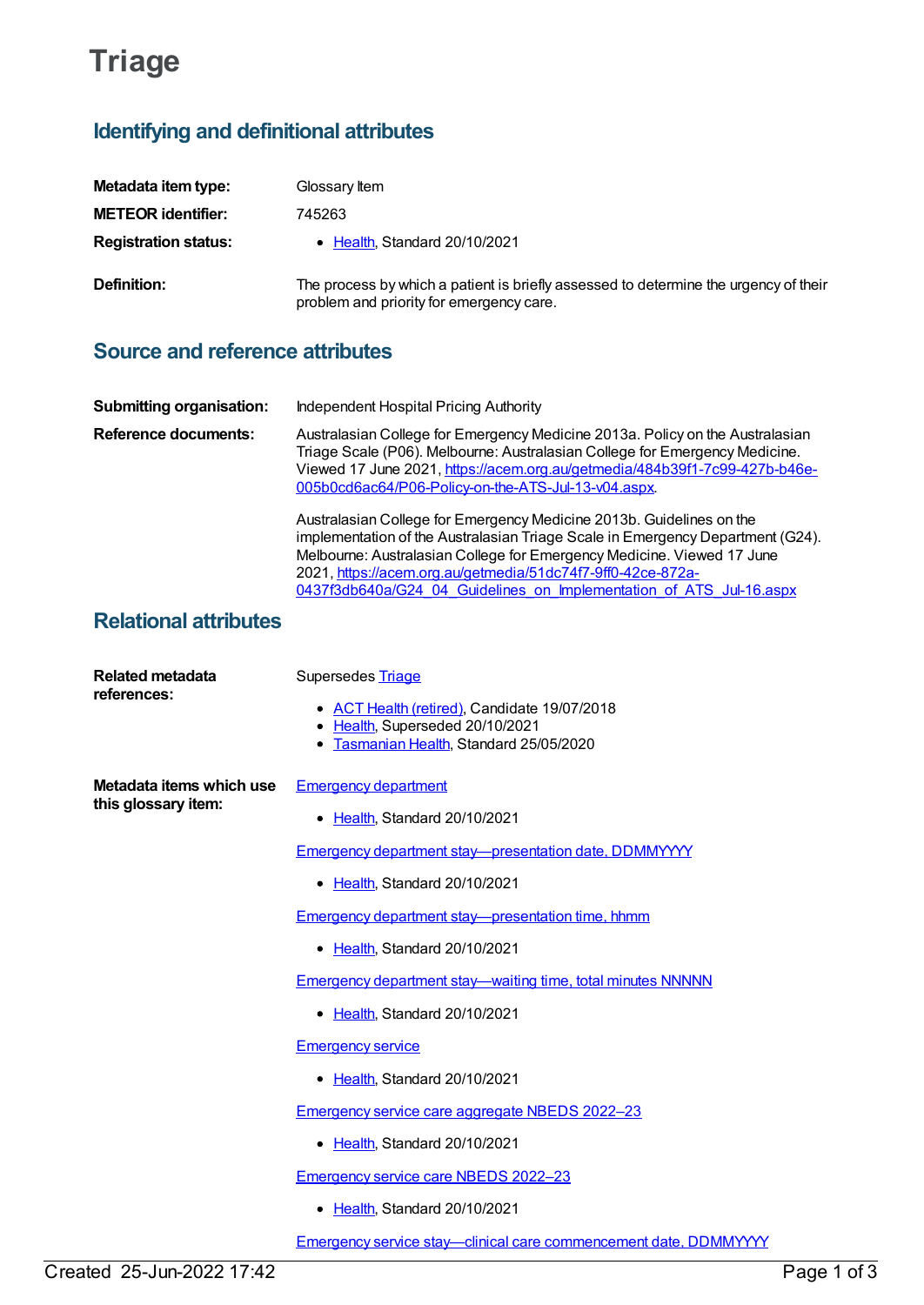[Health](https://meteor.aihw.gov.au/RegistrationAuthority/12), Standard 20/10/2021

Emergency service stay—clinical care [commencement](https://meteor.aihw.gov.au/content/745748) time, hhmm

• [Health](https://meteor.aihw.gov.au/RegistrationAuthority/12), Standard 20/10/2021

Emergency service [stay—presentation](https://meteor.aihw.gov.au/content/745724) date, DDMMYYYY

• [Health](https://meteor.aihw.gov.au/RegistrationAuthority/12), Standard 20/10/2021

Emergency service [stay—presentation](https://meteor.aihw.gov.au/content/745730) time, hhmm

• [Health](https://meteor.aihw.gov.au/RegistrationAuthority/12), Standard 20/10/2021

Emergency service [stay—triage](https://meteor.aihw.gov.au/content/746008) category

• [Health](https://meteor.aihw.gov.au/RegistrationAuthority/12), Standard 20/10/2021

Emergency service [stay—triage](https://meteor.aihw.gov.au/content/745267) category, code N

• [Health](https://meteor.aihw.gov.au/RegistrationAuthority/12), Standard 20/10/2021

Emergency service [stay—triage](https://meteor.aihw.gov.au/content/745776) date

• [Health](https://meteor.aihw.gov.au/RegistrationAuthority/12), Standard 20/10/2021

Emergency service stay—triage date, [DDMMYYYY](https://meteor.aihw.gov.au/content/745778)

• [Health](https://meteor.aihw.gov.au/RegistrationAuthority/12), Standard 20/10/2021

Emergency service [stay—triage](https://meteor.aihw.gov.au/content/745784) time

[Health](https://meteor.aihw.gov.au/RegistrationAuthority/12), Standard 20/10/2021

Emergency service [stay—triage](https://meteor.aihw.gov.au/content/745786) time, hhmm

[Health](https://meteor.aihw.gov.au/RegistrationAuthority/12), Standard 20/10/2021

Emergency service [stay—waiting](https://meteor.aihw.gov.au/content/745735) time, total minutes NNNNN

• [Health](https://meteor.aihw.gov.au/RegistrationAuthority/12), Standard 20/10/2021

[Non-admitted](https://meteor.aihw.gov.au/content/742184) patient emergency department care NMDS 2022–23

• [Health](https://meteor.aihw.gov.au/RegistrationAuthority/12), Standard 20/10/2021

[Non-admitted](https://meteor.aihw.gov.au/content/746609) patient emergency department service episode

• [Health](https://meteor.aihw.gov.au/RegistrationAuthority/12), Standard 20/10/2021

Non-admitted patient emergency department service [episode—clinical](https://meteor.aihw.gov.au/content/746613) care commencement date, DDMMYYYY

[Health](https://meteor.aihw.gov.au/RegistrationAuthority/12), Standard 20/10/2021

Non-admitted patient emergency department service [episode—clinical](https://meteor.aihw.gov.au/content/746621) care commencement time, hhmm

• [Health](https://meteor.aihw.gov.au/RegistrationAuthority/12), Standard 20/10/2021

Non-admitted patient emergency department service [episode—triage](https://meteor.aihw.gov.au/content/746625) category

• [Health](https://meteor.aihw.gov.au/RegistrationAuthority/12), Standard 20/10/2021

Non-admitted patient emergency department service [episode—triage](https://meteor.aihw.gov.au/content/746627) category, code N

[Health](https://meteor.aihw.gov.au/RegistrationAuthority/12), Standard 20/10/2021

Non-admitted patient emergency department service [episode—triage](https://meteor.aihw.gov.au/content/746630) date

Ealth, Standard 20/10/2021

Non-admitted patient emergency department service [episode—triage](https://meteor.aihw.gov.au/content/746632) date,